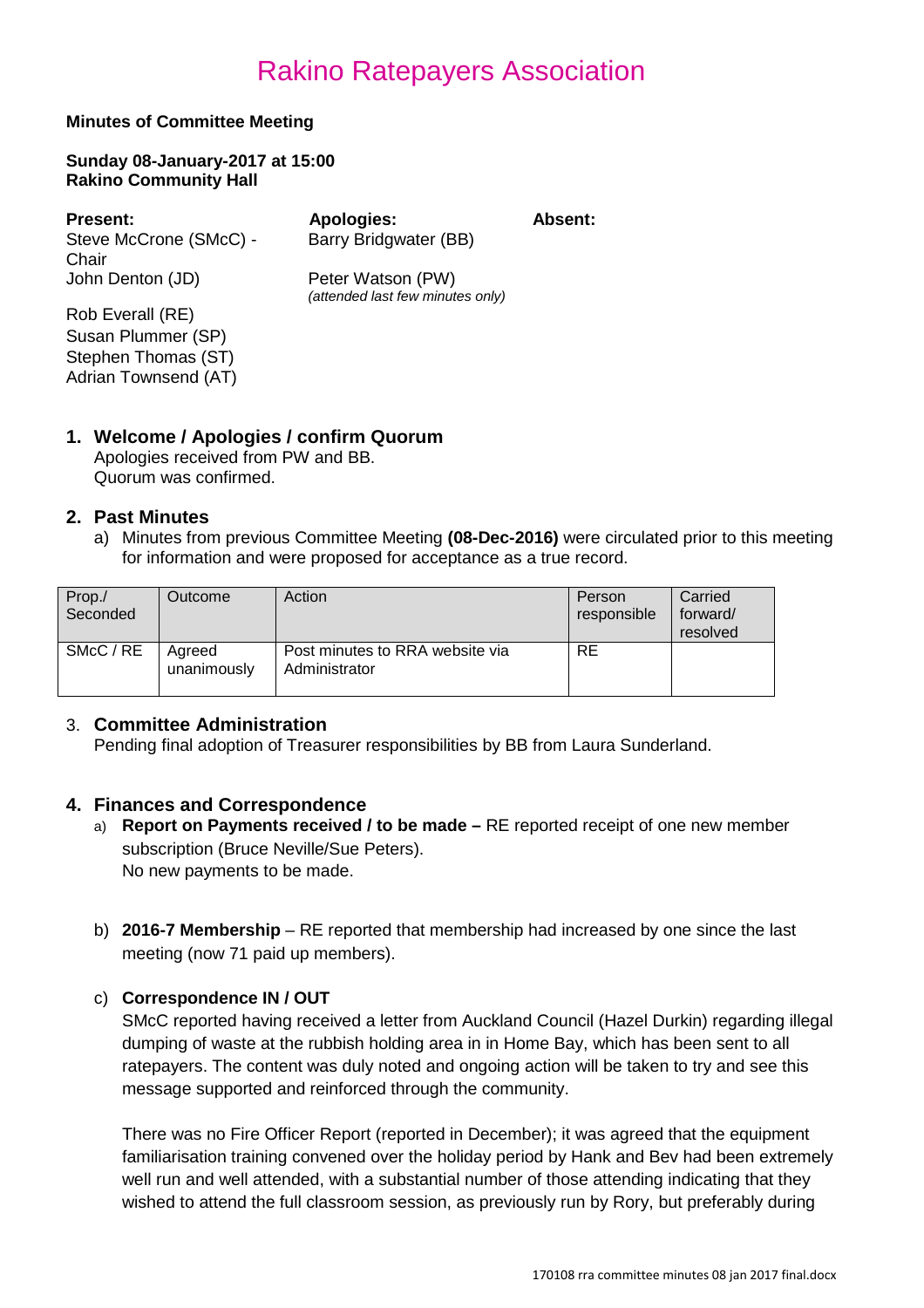the winter period.

This will need to be discussed with Rory / Rural Fire Brigade to be scheduled (Hank and Bev)

SMcC agreed to write to Hank and Bev to thank them for their time and efforts on behalf of the community, and to offer assistance in convening future community fire training. It was also agreed that RRA would support the provision of fuel for the fire pumps, rather than see Hank and Bev out of pocket personally, as appears to be the case. To prime this, ST very kindly offered to donate and deliver a spare 20-litre fuel container filled with 91 RON fuel.

RE reported on email from Kevin Wragge, who has received a \$5k grant towards consultancy costs to prepare an environmental blue print and has asked RRA to consider its own contribution on an initial and ongoing basis. After discussion, it was agreed that alternatives should be considered and costed. ST proposed to liaise with Hannah Scott (who is very well connected on the Council in this subject area) as she had indicated that there may be another way to approach this overall objective and at a lower cost than has been quoted. ST will also liaise with Kevin Wragge.

ST was asked to confirm what expenses ST was owed for organising clearance of the AT land, but he generously declined any recompense.

**Gulf Islands Trust Forum** – RE reported that Kevin Wragge had tabled the question about future Rakino participation in this forum. It was agreed that this would be valuable for the Rakino community. ST advised that the next meeting would be in June and it was agreed that the RRA Committee would resolve future attendance and representation in this forum.

#### **Action:**

- **- Generic message about waste dumping to be considered – RE / Newsletter**
- **- SMcC to write to Hank and Bev Postmaa - organise Fire Training for 2017 (HP with RRA support as requested)**
- **- ST to liaise with Hannah Scott and Kevin Wragge**
- **- Committee to resolve representation in the Gulf Islands Trust Forum**

#### **5. Update on Transport**

SMcC reported on having received no response from Belaire Ferries regarding the policy over unaccompanied baggage not being carried (with a focus on food and provisions). It is understood that this protocol relates to vessel insurance policies. **Action: SMcC to follow up with Adam Tallentire of Belaire Ferries**

#### **6. Events**

JD reported that the annual Fun Run and Games on 31-Dec were well attended and that the event had been filmed by an author team creating a documentary on the Gulf Islands. Thanks to JD for his usual support for this event.

AT also offered that future Fun Runs could incorporate a hill climb loop across his property on the new driveway as an option.

It was agreed that RRA should support Colin Maclaren over future production of winner/participant certificates, as supply was short this year.

#### **Action: SMcC to liaise with Colin Maclaren**

SP reported on successful Dragon Boats races on 07-Jan, also very well attended after a break the year previously with effective volunteer support. Special thanks to SP for her efforts and to Lez, as well as John Beasley for acting as effervescent MC.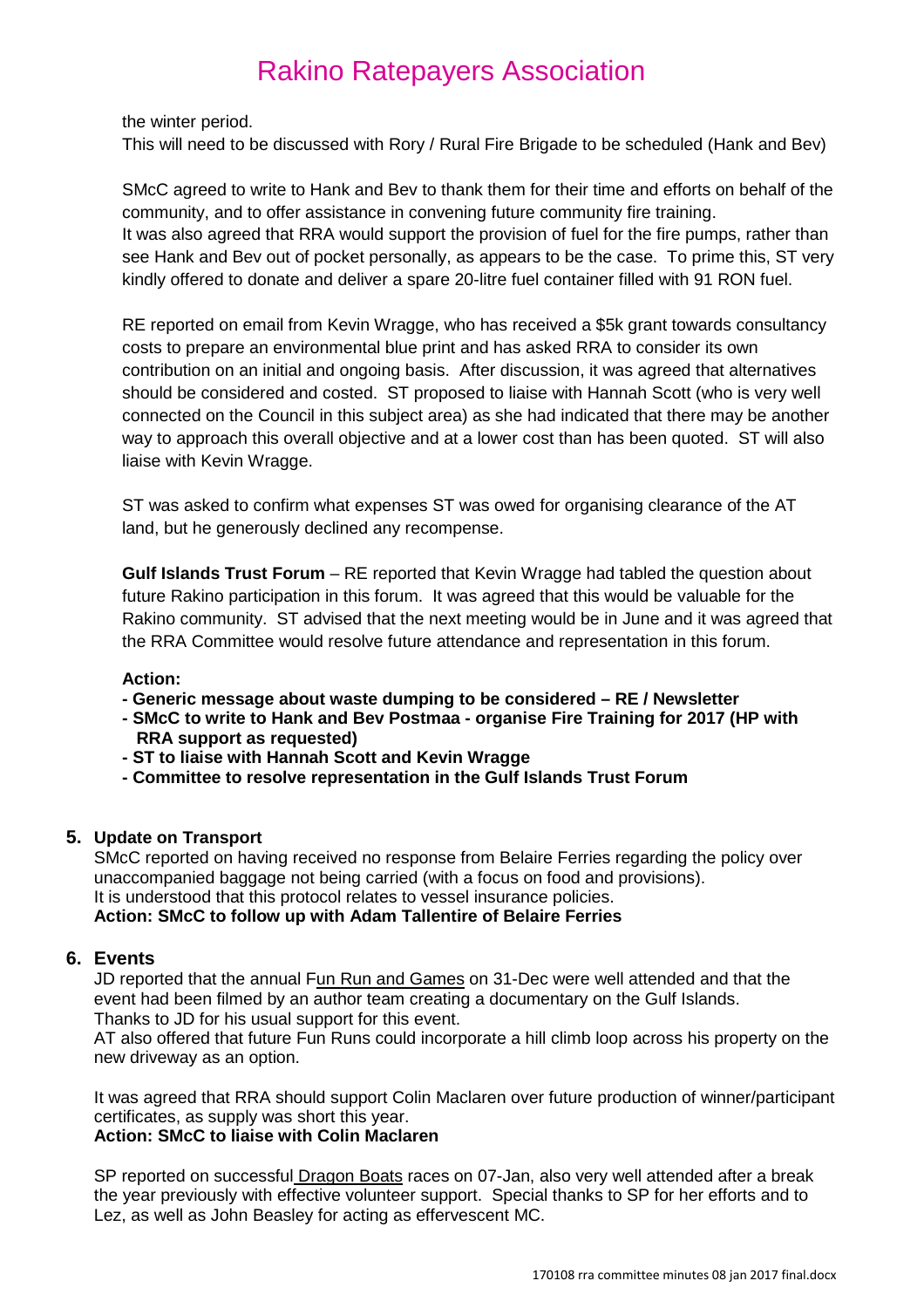Photos of the event were requested to be submitted for the newsletter (and website). The event plan will be reviewed (post-event), refined as necessary and placed into the RRA Drop Box for future reference.

#### **Action: ALL – photos**

**SP to review Event Plan for any improvements to the 'master' event template**

It was suggested that it merited procuring some standardised re-usable roadside signage made up for promoting any future events (e.g. simple sign board on a stake with RRA logo), and that a Blackboard be acquired by RRA to affix to the Community Hall for general messages. **Action: RE to procure**

#### **7. Bokashi Bins**

RE reported that all bins held in stock had been sold (5 sets) and there were additional orders. There are 49 households using them with an additional 4 orders to be fulfilled. This means that all bins held for 'swap' stock have been sold. RE reported holding \$110 cash for bin/Zing sales, to be banked.

After discussion, it was agreed that there appeared to be no requirement to establish the swap stock facility as originally proposed, as no compost has been finding its way back to the nursery; that this will negate the need for a dedicated structure on the AKL Transport land parcel to serve as a swap station. (See also below). If we do not proceed, then it is assumed that grant funds awarded for that structure would be forfeited and not eligible for reallocation to other activities within the project.

The closing date for drawing down on the existing grant funds is 31-March-2017 (extended); it was agreed that RE should arrange to purchase all the remaining Bokashi bin stock allocated under the original approval with immediate effect, for ongoing resale to the Rakino community. **Action: RE to procure additional bins stocks and resolve overall grant claim by 31-March**

#### **8. Work in Progress & New Business**

- The rolling W.I.P. summary was reviewed and action statuses updated see final page of these minutes. Specific items requiring more detail are below.
- The AKL Transport land lease was discussed in more detail (see Bokashi above). It was agreed by majority that there was merit in pursuing resolution of the lease of the land from AKL Transport regardless, as the money had already been spent, and the land area had definite value, once tamed and tidied up, as a community area for a playing field or general community use for staging events and so on, given its central location. However, it was agreed that this had been a distraction to date, and that the real future focus should be solely upon resolving the Community Hall (see below).

#### **Action: RE to liaise with AKL Transport lawyers and Fee Langstone (RRA solicitors). Legal costs to be reconciled and any surplus reclaimed.**

#### **9. Initiatives to Increase Membership**

Events were discussed as part of the overall drive to increase RRA membership.

JD tabled a revival of the 'Snapper Shield' competition and a kids fishing competition day (e.g. to run from 07:00 to 15:00 with prize giving at 16:00 followed by a BBQ). SMcC said it would be good to see prizes for the longest fish photographed (rather than the heaviest) as this meant that fish could be caught, measured/photographed and then released.

It was agreed that a sub-committee should be convened with keen community volunteer organisers, with a target competition date being the Easter weekend, 14-17 April. (As a general principal, it was agreed that all initiatives and events should be driven by a subcommittee to ensure we co-opt support and involvement from the wider community and not just rely on Committee members to drive things).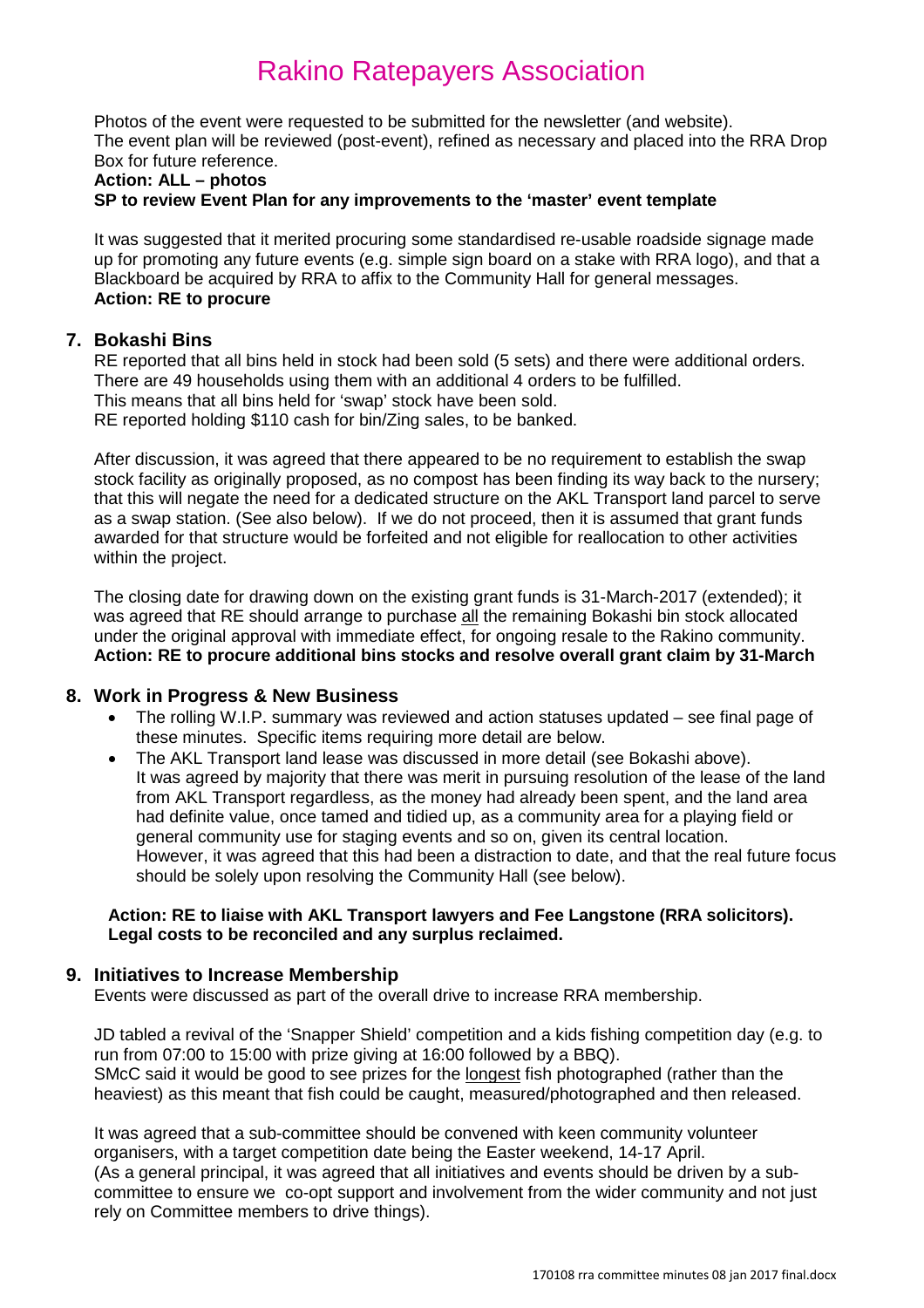JD advised that he would speak with Peter Fahey about the costs of organising a plane and a photographer to take a group photo of the event at Easter but also to consider taking aerial photos of island properties and selling images, or maybe a DVD, to owners to raise funds for RRA, although there would be costs incurred as well.

Additionally, AT, JD and SP agreed to investigate the costs of drone photography and report back. **Action: SP agreed to approach potential volunteers to drum up interest and support JD to seek quote from Peter Fahey.**

**AT to get quotes for drone photography as an alternative.**

To mark the 50th Anniversary of RRA this year, an event to be held at the wharf was proposed for Labour Day, with a BBQ and drinks and perhaps some music/entertainment. **Action: For further discussion by the Committee in Q1 2017 and a sub-committee to be formed.**

### **10.Wireless Broadband**

RE reported that the cross-island survey for signal strength by Wireless Nation had been completed and feedback was anticipated and pending. RE had elected to proceed and purchase a Router for his house and subscribe to the service/data package (which is already in use by two other 'permanents' on the island); he reported good overall coverage at just two weeks in, although an optional aerial was probably a good idea to alleviate signal fluctuation. Indications from Wireless nation were that it would not be cost-effective to progress a community scheme, based on high set-up costs in hardware and low numbers of subscribers. **Action: RE to seek formal feedback and recommendations from Wireless Nation ad circulate.**

#### **11.Community Hall**

It was agreed that saving the Hall should be the foremost priority of the RRA and that lack of progress to date needed to be arrested and the situation resolved, in spite of mitigating factors like land title currently being progressed by the Council.

It represents a major opportunity for RRA to contribute to the community and to catalyse interest in – and input to - the Association as well, with a collaborative community project to unite and focus energies and community spirit.

A key issue is that we lack sufficient engineering expertise to know what best to do, in terms of whether the real threat is from waves and storm surge or from overall heightened sea levels, and this has implications for whether work should focus only on the building (elevate it and / or move it) and additionally on improved sea wall defences to the south of the site.

The options and opinions about what could/should be done were aired, some in combination:

- v Divide the wing from the main building, raise and brace the existing structure, modernise and add a deck and vehicle turning area in front and relocate the amputated wing elsewhere on the island as a second facility (although there are few sites available for it).
- v Raise the overall structure 'as is' in situ and make it safe, perhaps in combination with a ground level block wall perimeter to protect the foundation piles
- **Exelocate the structure back further from the water**
- v One of the above with a new sea wall barrier to provide a more physical form of protection from storm waves

PW had previously undertaken to liaise with the Council's Ian Maxwell, and PW was able to join the meeting briefly at this stage to confirm that he was still awaiting contact and an initial meeting.

### **Action > Next Steps:**

- (a) PW (with support as requested) to convene a conversation with Ian Maxwell to sound out the options available and potential appetite of the Council to engage in a project
- (b) Consult with specialist engineers to evaluate actions/resources and likely levels of cost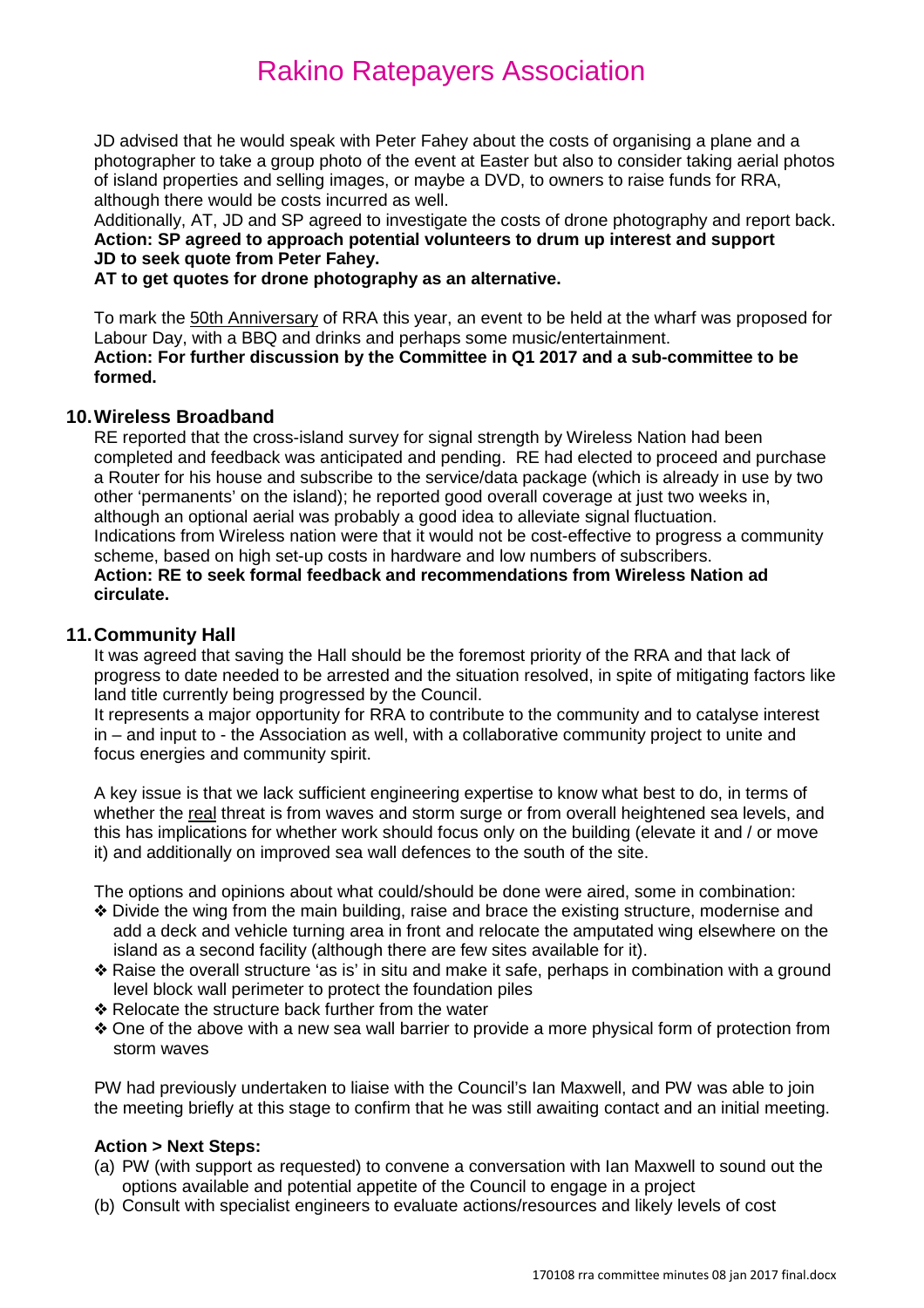- (c) Distil options into recommendations and walk these back to the community for consideration and agreement by majority
- (d) Go back to Council with preferred options and align with available funding to identify key gaps
- (e) Resolve the solution and funding needed
- (f) Implement the solution

### **12.Newsletter – Scheduled for 15-March-2017**

Committee to submit items to SMcC for inclusion. SMcC to prepare and circulate a draft for comment and approval. Content to include a post-Xmas review of events, plus an invitation to join RRA. **Action: SMcC and Committee**

#### **13.Any Other Business**

SP was concerned that Woody Bay beach was being spoiled by boaties, especially at high tide, when beach parties and dinghies monopolised available space. AT was also concerned about the rubbish generated.

### **14.Next Meeting Dates**

**Thursday 16-February-2017** – Alaska premises, Ireland Street, Freemans Bay.

**Thursday 16-March-2017** – Alaska premises, Ireland Street, Freemans Bay.

Meetings will default to the third Thursday each month, unless by prior change, starting promptly at 6:00 pm – please diarise.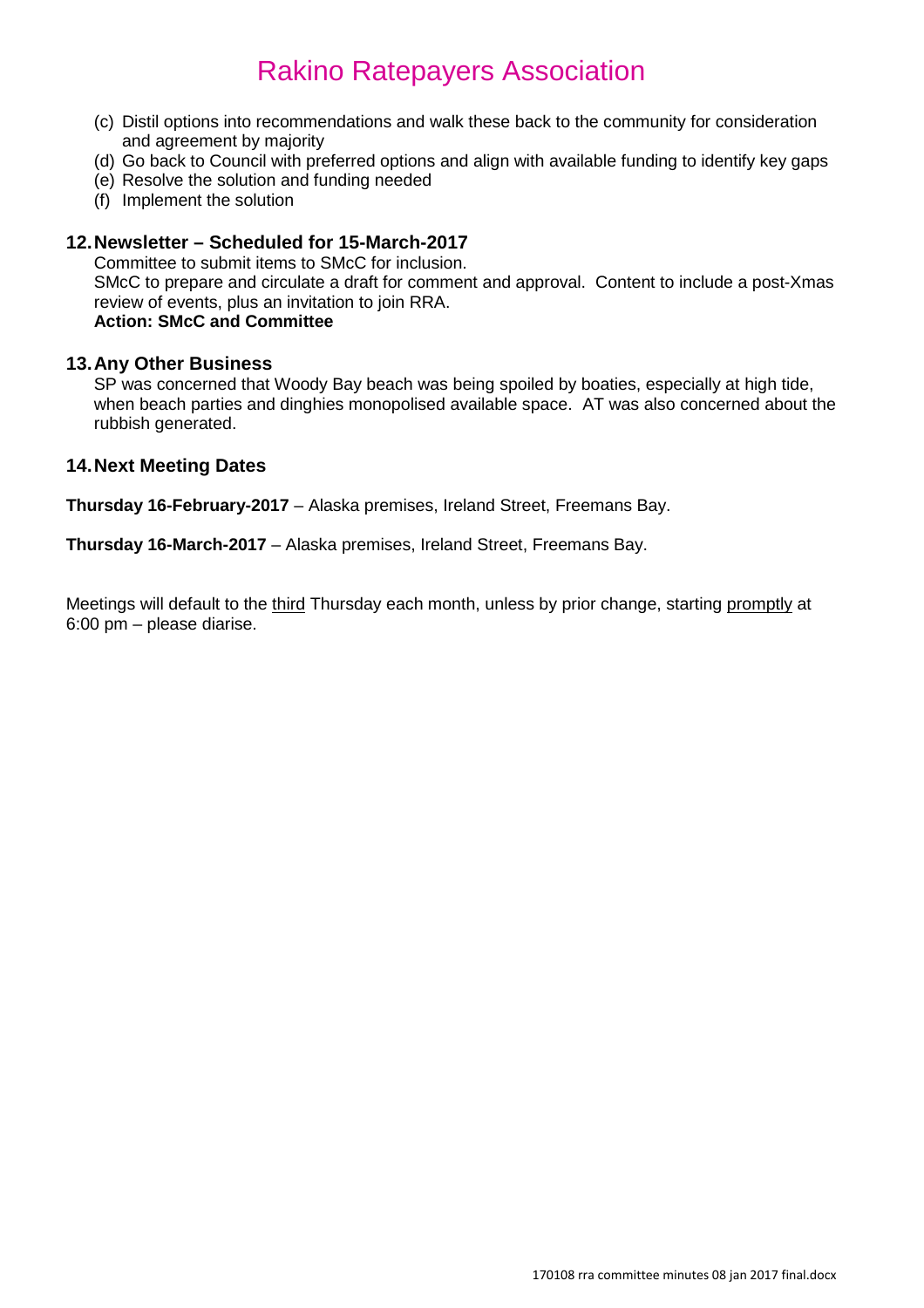# **Work in progress**

| Welcome Pack for newcomers - Additional input on fire and safety awareness to be<br>incorporated by AT.<br>Completion of material, finalisation of format, deployment and availability of<br>proposed booklet to be determined - agreed that it should be available to the whole<br>community. | <b>Committee</b>                                 |
|------------------------------------------------------------------------------------------------------------------------------------------------------------------------------------------------------------------------------------------------------------------------------------------------|--------------------------------------------------|
| Development of strategic plan (inc. items raised in the AGM) and key strategic<br>threads (e.g. Environmental; weed eradication; etc.) and major focal areas from<br>Survey.                                                                                                                   | <b>Committee</b>                                 |
| Mark Lockhart to be invited to the February Committee meeting.                                                                                                                                                                                                                                 | <b>RE</b>                                        |
| Investigate potential for minutes of future Committee Meetings to be taken by a<br>non-Committee member (with member of ST's staff a possibility).<br>Agreed to see how things go under current arrangements with RE acting Secretary.                                                         | <b>Committee</b><br><b>RE</b>                    |
| Review of Rakino Budget data sourced by PW from AKL Council - pending PW<br>attendance for discussion (and will include feedback regarding the Hall from lan<br>Maxwell)                                                                                                                       | <b>Committee</b>                                 |
| Determine initiatives to increase membership - to be brainstormed (50/100, etc.)                                                                                                                                                                                                               | <b>Committee</b>                                 |
| Investigate grant options for seating at viewpoints (carried forward) plus<br>replacement of Sandy Bay seating (raised at AGM) - carried forward to 2017 with<br>project ownership to be allocated.                                                                                            | <b>Committee</b>                                 |
| STANDING ITEM: generate copy for potential inclusion in the Rakino News.                                                                                                                                                                                                                       | <b>Committee</b>                                 |
| Consider future island social events 2017 - see Minutes for Easter 2017 proposals                                                                                                                                                                                                              | <b>Committee</b>                                 |
| Resolve Rakino community participation in Gulf Islands Trust Forum                                                                                                                                                                                                                             | Committee ><br><b>Sub-Committee</b>              |
| Consider 50 <sup>th</sup> Anniversary celebration of RRA - sub-committee to be formed, to<br>consider an event on Labour Day weekend 2017.                                                                                                                                                     | Committee ><br><b>Sub-Committee</b>              |
| Progress discussions regarding Community Hall options.<br>Input from PW pending, then formation of sub-committee to pursue action plan                                                                                                                                                         | Committee ><br><b>Sub-Committee</b><br><b>PW</b> |
| Fire Fighter List - Hank Postmaa to set up text alert list from list of trained firefighter<br>islanders. Carried forward to check on status.                                                                                                                                                  | HP                                               |
| Fire Training - Winter 2017 - Hank and Bev to liaise with Rory and advise of any<br>support they need from RRA.                                                                                                                                                                                | HP & BP                                          |
| Liaise with Colin Maclaren regarding support for Fun Run certificates for 2018<br>(generic format).                                                                                                                                                                                            | <b>JD</b>                                        |
| Seek quote from Peter Fahey for Easter aerial photography.                                                                                                                                                                                                                                     | <b>JD</b>                                        |
| Action recommendations of the Financial Reviewer for 2015-6 accounts.<br>Effective from January 2017 - carried forward.                                                                                                                                                                        | JD / BB                                          |
| Complete handover of the Treasurer role from LS to BB, inc. set up of on-line Bank<br>account access and removal of LS as an authorised User (now inactive).                                                                                                                                   | JD/BB/RE                                         |
| DOC signage for West Bay / Askew Avenue (c/o DOC) to be delivered Jan 2017.<br>RRA to oversee installation of the signs on site in Askew Avenue and West Bay.                                                                                                                                  | <b>RE</b>                                        |